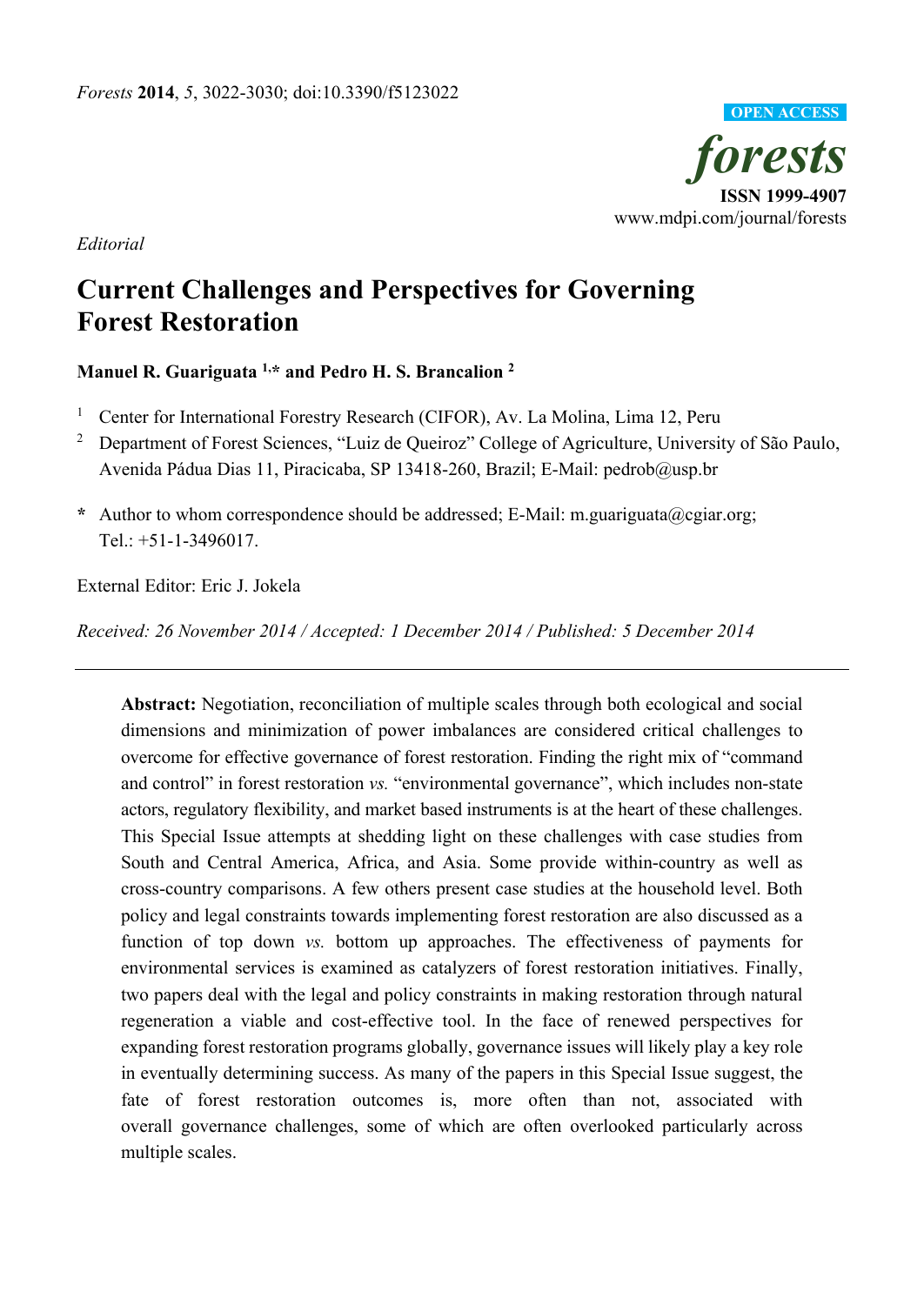**Keywords:** global policy; payment for environmental services; natural forest regeneration; multiscalar governance

#### **1. Introduction**

The main forest governance trends that defined the last two decades are thought to be: (i) decentralization of management; (ii) the role of industrial logging in government-granted forest concessions; and (iii) market-oriented certification [1]. Furthermore, it is also agreed that the following key variables influence the outcomes of forest governance particularly across the tropics: (i) user rights and responsibilities; (ii) participation by those who use and depend on forests; (iii) accountability of decision-makers; (iv) monitoring of forest management; (v) enforcement of property rights; and (vi) institutional capacities [1]. Yet for the most part, these conclusions have emerged when the natural resource base is already sufficient for providing forest-based goods and services in the long-term [2], in other words, management of natural forests. Less seems to be known when the objective is restoring forest cover in degraded or otherwise deforested land. While there is no major reason to believe that the abovementioned issues would not also shape forest restoration outcomes (see examples in [3]), the challenges may differ from those applied to natural forests.

First, forest restoration not only deals with access and/or use of a novel resource base but also with long lasting changes in land use allocation and human use. As a consequence, if forest restoration is not planned, implemented, and managed to eventually become a profitable and equitable land use option [4], conflicts may arise [5]. Second, it is only recently that the social sciences have been included in theoretical frameworks and the practice of ecological restoration [6,7] along with the insertion of historical, political, judicial, aesthetic, as well as moral issues [8–10]. That said, only a decade ago Dudley *et al.* [11] urged practitioners to move beyond tree planting, to restore with a landscape mindset while considering both biophysical and socioeconomic issues, and to insert the views of different stakeholders and institutions. Governing "forest landscape restoration" could be seen as a nascent field with methodological, conceptual, and practical challenges ahead.

Yet with the growing recognition that forest restoration offers great opportunities for supporting biodiversity conservation and ecosystem services provisioning at the global and local levels [12], the number of projects have dramatically increased along with their spatial scale [13–16]. Particularly in a landscape context, negotiation, reconciliation of multiple scales through both ecological and social dimensions and minimization of power imbalances are considered critical challenges to overcome [17]. Finding the right mix of "command and control" in forest restoration *vs.* "environmental governance" [18], which includes non-state actors, regulatory flexibility, and market based instruments, is at the heart of these challenges. Governance systems may therefore need to be adapted to include a wide range of stakeholders, legal instruments, inter-sectorial policies, and multi-level government administrations. Here we apply the definition of governance used by Colfer and Pfund [19]: "The ways and institutions through which individuals and groups express their interests, exercise the rights and obligations, and mediate their differences."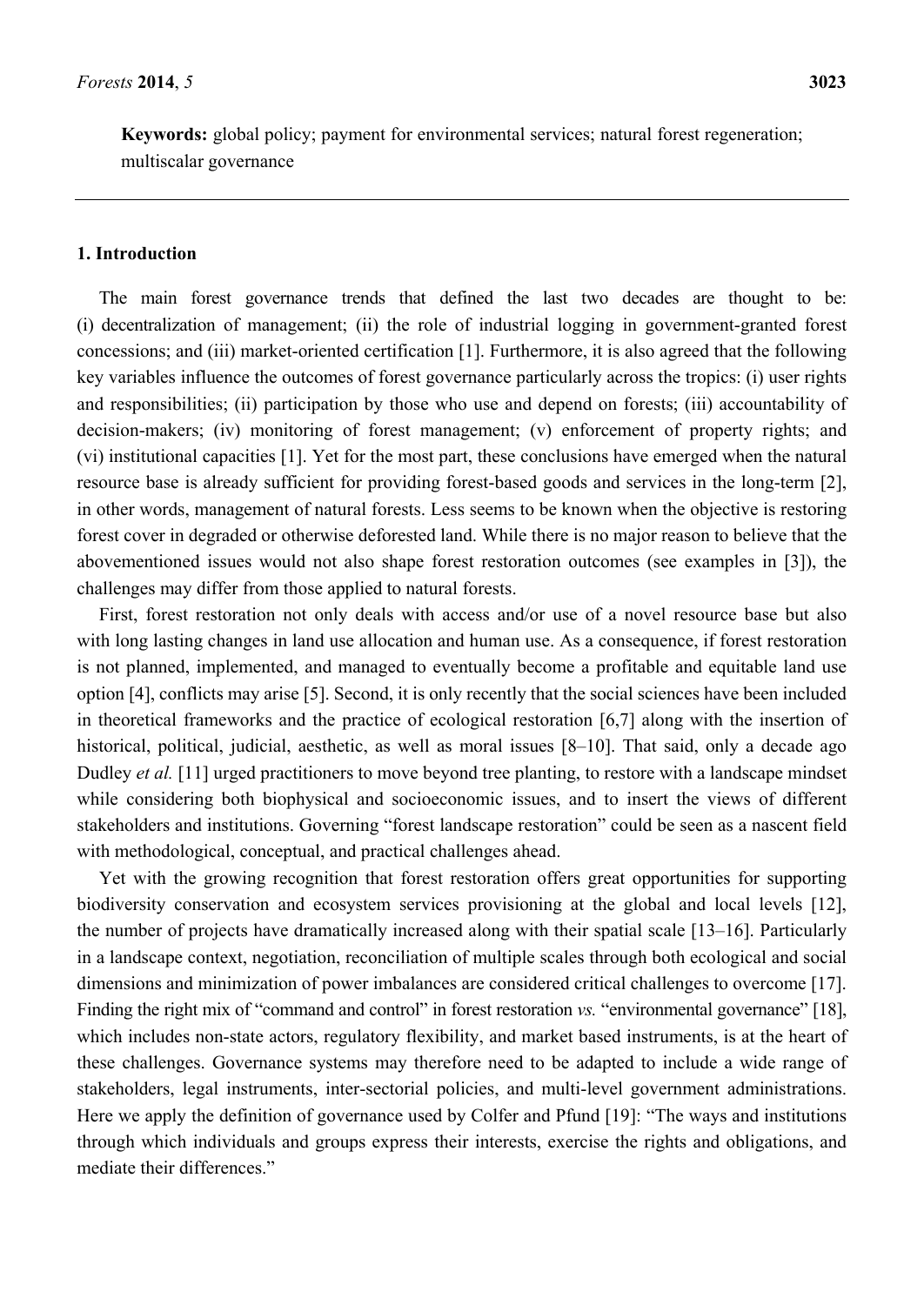#### **2. The Contents of the Special Issue**

The papers composing this Special Issue attempt to shed some light on the above-mentioned issues. In total, the 10 papers cover case studies in seven countries, from South and Central America, Africa, and Asia. They cover both the tropics and subtropics and include global, national and local scales. Some provide within-country as well as cross-country comparisons, while others focus on natural regeneration as a mode of forest restoration. A few others present case studies at the household level. Both policy and legal constraints towards implementing forest restoration are also discussed as a function of "top down" *vs.* "bottom up" approaches. The effectiveness of payments for environmental services is examined as catalyzers of forest restoration initiatives.

Forest restoration has been a prominent topic in the agenda of many international forums over the last decade from a climate, biodiversity, desertification and sustainable development perspective (reviewed in Lamb [3]). In particular, at the 2010 Conference of the Parties to the Convention on Biological Diversity, two ambitious proposals (Aichi Targets 14 and 15) were adopted with the aim of restoring degraded land at a global scale. The article by Pistorius and Freiberg [20] focuses on the international restoration policy arena and discusses the major challenges facing the mobilization of billions of US dollars that may be needed to reach these targets. It is estimated that 20 million ha of terrestrial degraded land will have to be restored per year until 2020. The authors discuss how a "collaborative governance approach" may be needed for an effective implementation of these targets, since they conclude that the current global institutional landscape is too fragmented. More often than not, international targets, although representing genuine aspirations, do not permeate down to national and local levels. That said, Pistorius and Freiberg make the case for serious consideration of multi-stakeholder partnerships (between the private-and public sectors, and civil society) as one way forward.

The issue of collaborative governance to overcome institutional fragmentation is further discussed at the local level in the paper by Pinto *et al.* [21]. Although in many countries, particularly across the tropics, government-led reforestation and restoration programs are the norm, the authors make the case against top down approaches and the lack of positive incentives in the practice of forest restoration by presenting the governance structure of the Atlantic Forest Restoration Pact (AFRP) in Brazil. Fragmented efforts and disregard of critical bottlenecks for upscaling plot-based restoration prompted the development of a multistakeholder and interdisciplinary platform where different interests, perspectives, skills and approaches converge towards a common goal along with the ambitious target to restore 15 m ha of the Atlantic Forest biome. One important lesson learned from the AFRP mechanism is that solely relying on legal compliance for implementing restoration is neither sufficient nor desirable. Note that in many cases, restoration governance is dictated by top-down legal instruments, such as biodiversity offsets [22]. In fact, nearly 60% of the studies reviewed by Ruiz-Jaen and Aide [23] were carried out to comply with environmental laws.

The interactions (or lack thereof) among different actors other than government; of voluntary and negotiated agreements; of flexible approaches to negotiated implementation; and of market-based instruments are documented across the papers described ahead. In Ethiopia, Lemenih and Kassa [24] argue that although ambitious reforestation and restoration targets were set by the central government (2 million ha for afforestation and 1 million ha for reforestation), it has been mainly non-governmental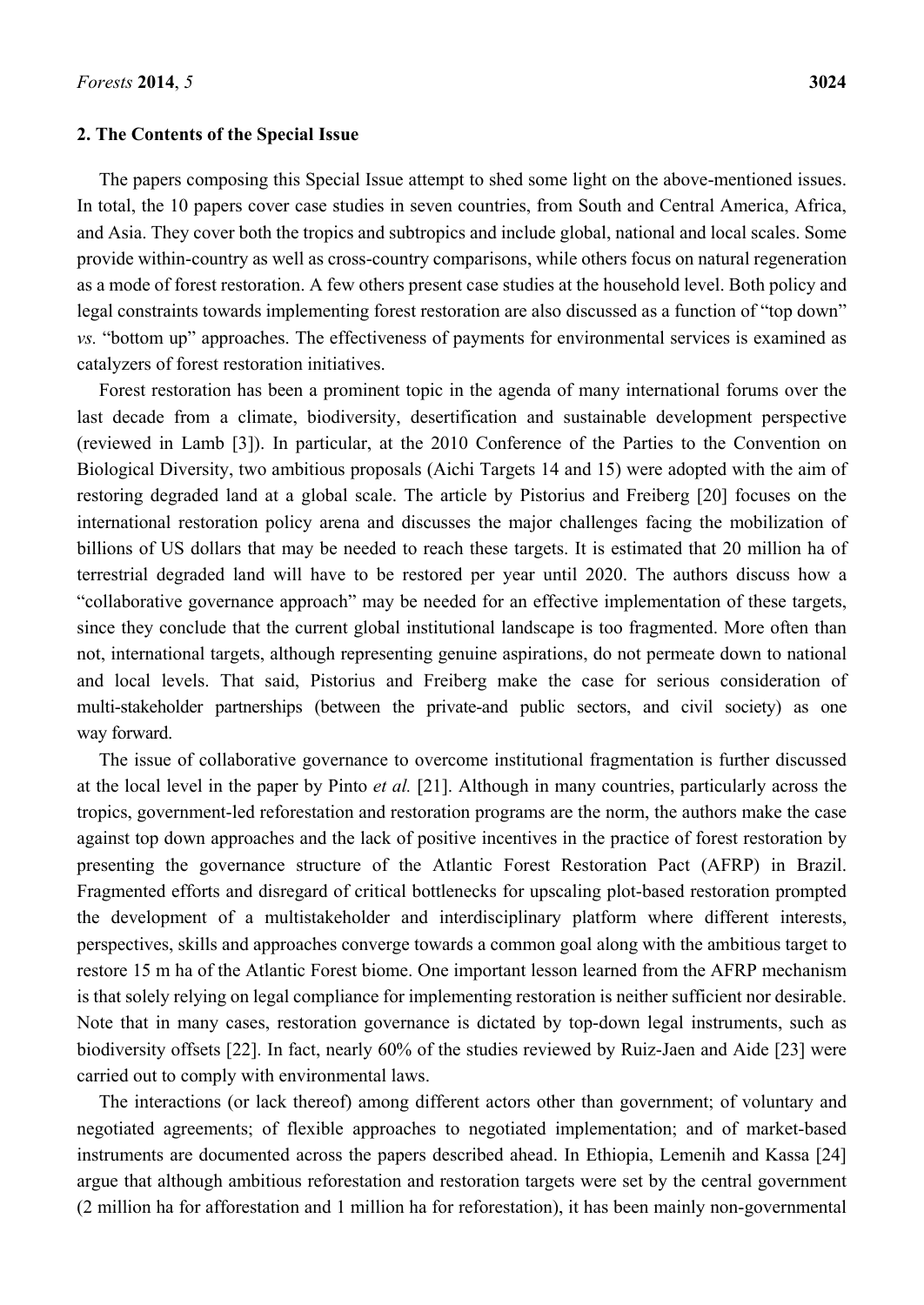organizations (NGOs) that have played a key role in their implementation while advocating for policy reforms. Yet the authors point out that lack of knowledge sharing among NGOs has resulted at times in contradictory messages to both local communities and policy makers. The authors further conclude that at present, the various reforestation and restoration practices in Ethiopia lack coordination, both technically and managerially and also lack the application of indicators of performance for measuring success. Also at the country level, but through a comparative view, the paper by van Oosten *et al.* [25] from Indonesia analyzes how people's views and participation are inserted in those landscapes to be restored in three contrasting situations: (i) the extension of a national park; (ii) compliance with environmental law; and (iii) collective action. Three case studies represent different interpretations on the nature of foreste restoration, different governance mechanisms and different extent of stakeholder involvement. In each case, flexible governance arrangements were lacking from the outset and therefore institutional space for negotiated decision-making had to be created. In Brazil, by using a case study from São Paulo State, Ball *et al.* [26] describe lessons learned on how a landscape-scale forest restoration project was conceived by an international NGO in the Atlantic Forest biome. The project targeted small-scale landholders to restore their degraded lands by offering restoration models that would provide economic benefits. In spite of initial optimism, problems in the implementation phase arose. These related to fund allocation, legal regulations hampering native species harvesting, and on the adequate integration of the needs and perspectives of participants. The authors recommend baseline social assessments to improve project design, simplification of legal frameworks to exploit native species, and better communication and articulation among stakeholders.

In the only paper of the Special Issue having a cross-country approach, Mansourian *et al.* [27] explore how different governance challenges are displayed under different forest tenure arrangements in private forests in Paraguay and co-managed forests in Madagascar. Two key factors raised as necessary for effective and equitable forest landscape restoration are: (i) improving the forest governance context so that processes are more effective and key stakeholder groups can increase their participation in restoration activities; and (ii) promoting positive incentives for implementing restoration including compensation for the provision of ecosystem services. The authors also argue that in these two countries, fragmented multilevel governance and poor policy-making further hinder forest landscape restoration. In Paraguay, what is seen as complex forest legislation does not seem to parallel the level of support needed by institutions that are to implement and enforce such legislation. While in Madagascar, the main reason for local-level engagement in co-management arrangements is likewise a response to what are seen as defective policies regarding management and ownership rights.

Previous analyses have underscored the potential for forest restoration to enhance the delivery of environmental services for global and local benefits [28]. In the context of positive incentives through conditional payments, two papers shed relevant information on this topic. Pirard *et al.* [29] studied two watershed restoration projects in Indonesia, both of which are assumed to increase dry season watershed flows (through tree planting), and the concurrent ability of payment for environmental services (PES) schemes to improve the effectiveness of these initiatives (compared to government-led watershed programs). The authors conclude that despite their innovations over command and control approaches, the applied PES schemes have had limited effectiveness in promoting forest restoration. However the ability of local stakeholders in adapting to changes in the way these programs have evolved over time (after the intervention of several international actors) has generated a sense of collective ownership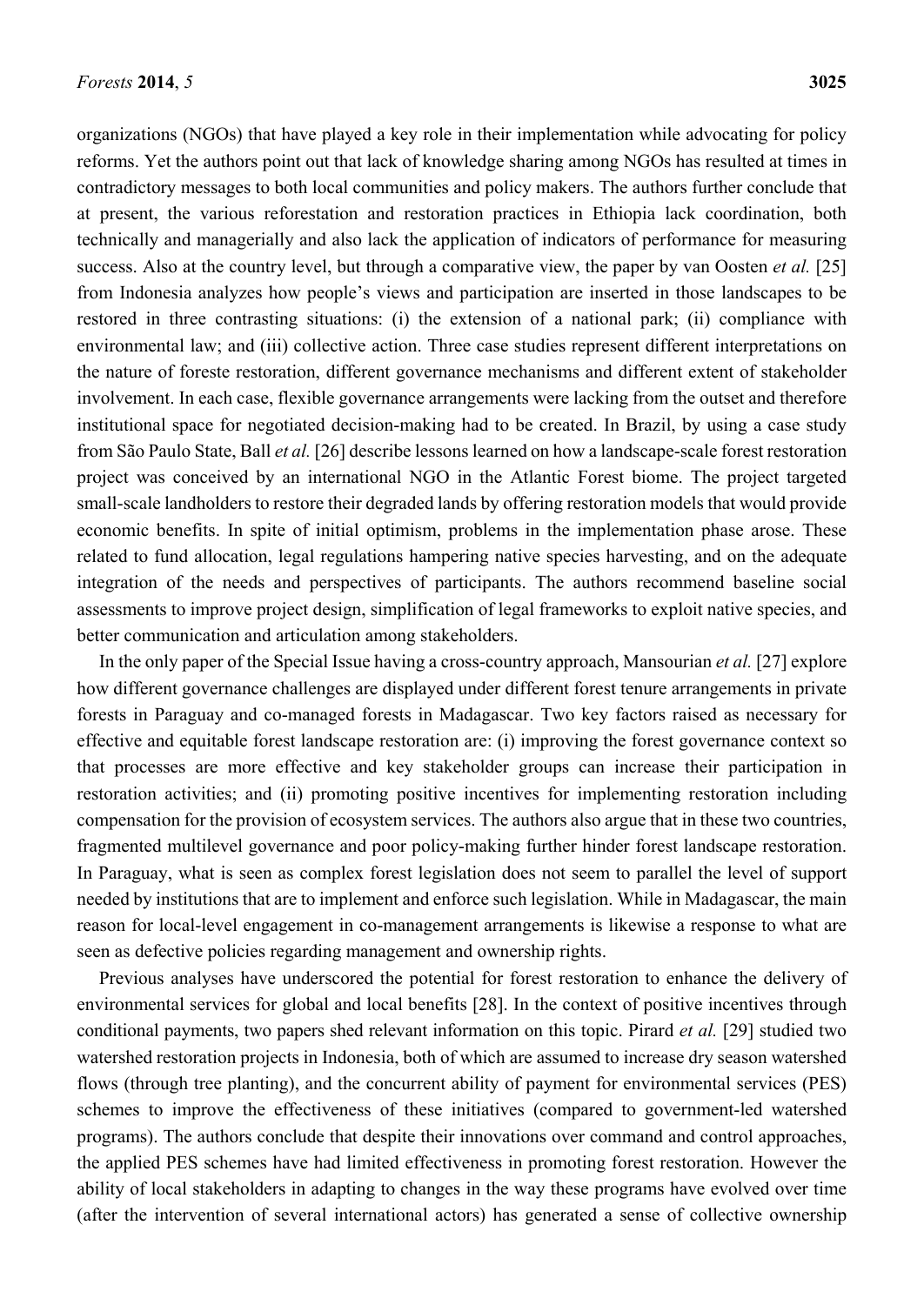towards the goal of securing water provision. The paper by Bennett *et al.* [30] refer to what is known as the world's largest afforestation-based payments for ecosystem services program (27 million ha), China's Conversion of Cropland to Forest Program (CCFP). The authors examined the factors associated with the survival rate of planted seedlings, which is used by CCFP both as a measure of the impact of program incentives and to deliver subsidies to participating rural households. A key result is that households with higher levels of human capital in forestry activities appear to be better at keeping trees alive. Another key result is that the degree to which local governments engage with participants during program implementation has a positive effect on program outcomes.

When land use after deforestation and degradation has been neither heavy nor prolonged, forest ecosystems are known to recover rapidly without human intervention through secondary succession [31]. Thus relying on natural regeneration is a viable restoration approach when carefully assessed against those variables known to define both the speed and trajectory of unassisted forest recovery [32]. Yet for decades, secondary forests have remained "under the radar" in both national and international land use planning strategies [33] in spite of international efforts to recognize these forests as a legitimate land use type [34]. Interestingly, the legal frameworks governing second-growth forests in many tropical countries are frequently marked by ambiguity (e.g., Sears *et al.* [35]) while the opposite applies for human-assisted forest restoration where public policy and detailed legislation is very clear [10]. Two papers in this Special issue deal with the legal and policy constraints in making natural regeneration a cost-effective tool while satisfying both the needs of local people and conservation objectives.

The paper by Vieira *et al.* [36] analyzes the key legal impediments facing the development of a system of good governance for second-growth forests in the state of Pará, in the Brazilian Eastern Amazon. In contrast to the rest of Brazil where in most states there is no legal definition for when a regenerating area becomes classified as "forest" rather than "fallow" (and thus qualifies for legal protection), Pará is the only state of the Brazilian Amazon that has adopted an explicit definition of second-growth forests based on biophysical parameters (once the definition applies, these cannot be cleared in order to comply with conservation objectives). However, the authors discuss how effective governance of this widespread tropical resource is challenged by lack of clarity in terms and definitions, inconsistencies in legal frameworks from the federal to the local level, and an overall perception by society and policy makers that secondary forest ecosystems have little value. The authors further conclude that for secondary forests to restore ecological and social values through natural regeneration, management decisions should not be made based on technical indicators of forest condition alone but should incorporate an understanding of the drivers of success, encompassing the suite of inter-related biophysical, socio-economic and institutional factors. To this end, dialogue between the environmental and agricultural decision makers is warranted.

A related situation occurs in Mexico where secondary forests are defined strictly on biophysical grounds. The paper by Román-Dañobeytia *et al.* [37] evaluated the relevance of the rigidly applied reference values in the current forestry law that defines what a secondary forest is. They suggest that these standard values limit potential management actions in the Yucatán Peninsula. In contrast to the case study from Brazil mentioned above, once the biophysical reference values are reached, the forest is subject to overregulation. In other words, secondary forests are prevented by law from traditional,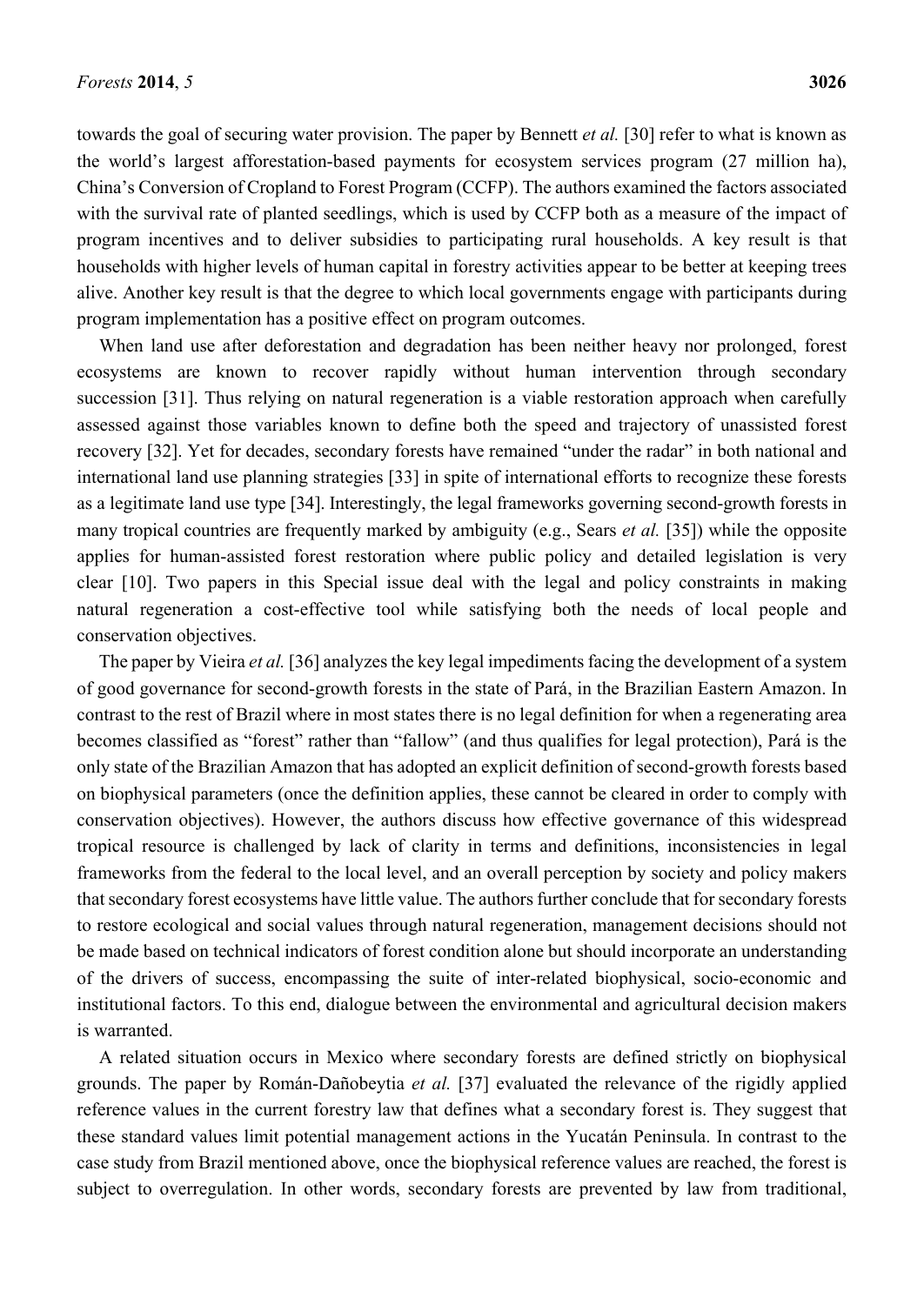extractive uses, as formal management plans are required. As in the above case, cross-sectorial dialogue is needed.

# **3. Conclusions**

Not long ago, and right after the first formal definitions of "ecological restoration" provided by Bradshaw and Chadwick [38], the discipline developed somewhat in isolation. As seen in this Special Issue, restoring degraded or non-forested lands is an inherently multidisciplinary, multiscalar and multisectorial activity in need of good governance so that the rights and obligations as well as mediation of differences among stakeholders contribute both to achieving predetermined restoration objectives and the maintenance of the resource base (Figure 1). In the face of renewed perspectives for expanding forest restoration programs globally [39], governance issues will likely play a key role in eventually determining success. As many of the papers in this Special Issue suggest, the fate of forest restoration is frequently associated with systemic governance challenges, which are all too often overlooked. It is therefore hoped that this Special Issue provides at least some useful background for designing and implementing new and more effective forest restoration programs globally.

**Figure 1.** Key governance issues driving ecological and socioeconomic processes associated to land and forest states modification and their outcomes.



*deforestation*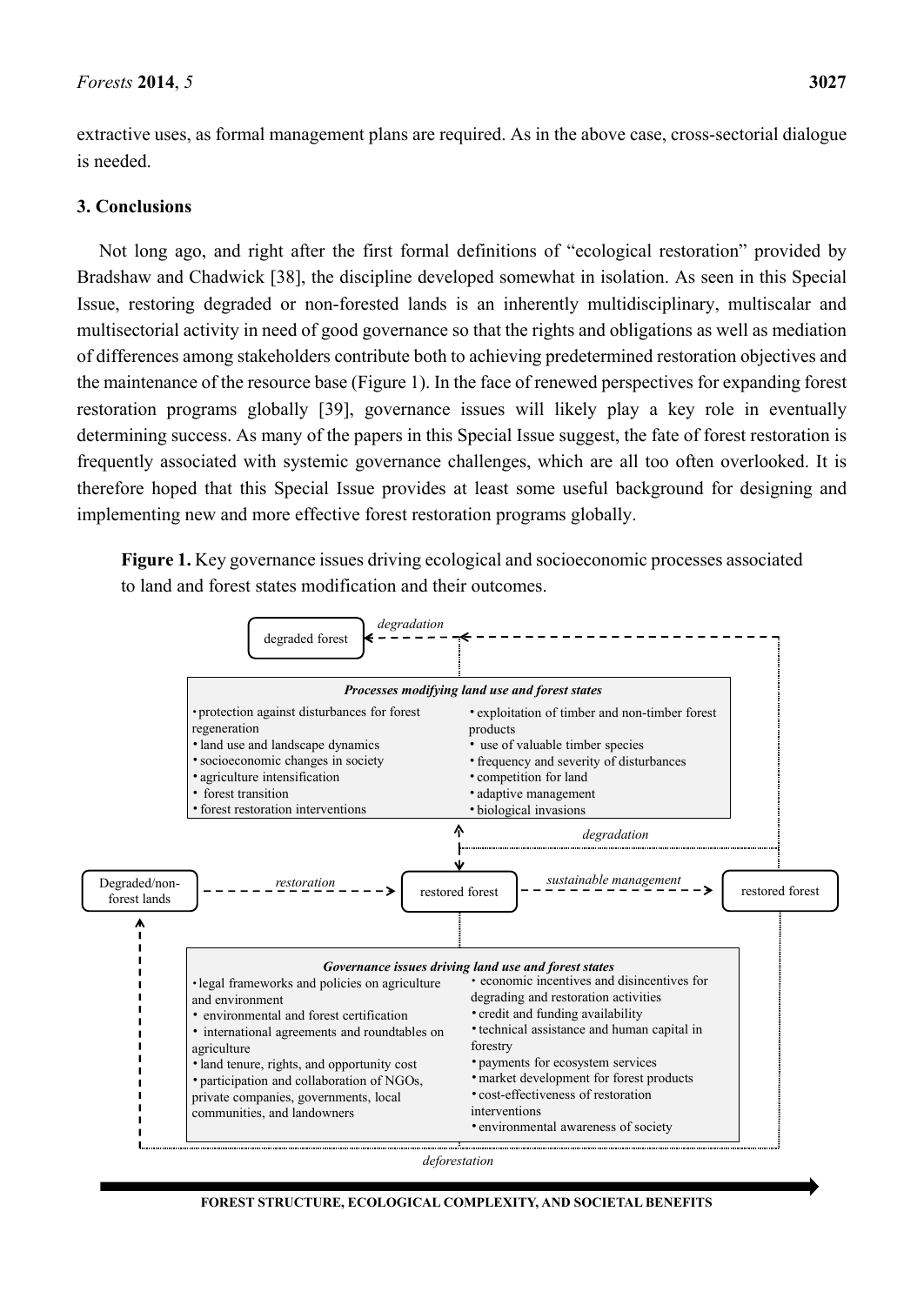# **Acknowledgments**

We thank Stephanie Mansourian for editing an earlier draft.

### **Author Contributions**

Both authors wrote together the article presented here.

# **Conflicts of Interest**

The authors declare no conflict of interest.

# **References**

- 1. Agrawal, A.; Chhatre, A.; Hardin, R. Changing governance of the world's forests. *Science* **2008**, *320*, 1460–1462.
- 2. *Forests under Pressure: Local Responses to Global Issues*; IUFRO World Series; Katila, P., Galloway, G., de Jong, W., Pacheco, P., Mery, G., Eds.; IUFRO: Vienna, Austria, 2014; Volume 32.
- 3. Lamb, D. *Large-Scale Forest Restoration*; Earthscan-Routledge: London, UK, 2014.
- 4. Brancalion, P.H.S.; Viani, R.A.G.; Strassburg, B.B.N.; Rodrigues, R.R. Finding the money for tropical forest restoration. *Unasylva* **2012**, *63*, 41–50.
- 5. Knoke, T.; Calvas, B.; Aguirre, N.; Román-Cuesta, R.M.; Günter, S.; Stimm, B.; Weber, M.; Mosandl, R. Can tropical farmers reconcile subsistence needs with forest conservation? *Front. Ecol. Environ.* **2009**, *7*, 548–554.
- 6. Jackson, L.L.N.; Lopukine, N.; Hillyard, D. Ecological restoration: A definition and comments. *Restor. Ecol.* **1995**, *3*, 71–75.
- 7. Higgs, E.S. What is good ecological restoration? *Conserv. Biol.* **1997**, *11*, 338–348.
- 8. Clewell, A.F.; Aronson, J. *Ecological Restoration: Principles, Values, and Structure of an Emerging Profession*; Island Press: Washington, DC, USA, 2013. Second Edition.
- 9. Armesto, J.J.; Bautista, S.; del Val, E.; Ferguson, B.; García, X.; Gaxiola, A.; Godinez-Álvarez, H.; Gann, G.; López-Barrera, F.; Manson, R.; *et al*. Towards an ecological restoration network: Reversing land degradation in Latin America. *Front. Ecol. Environ.* **2007**, *5*, w1–w4.
- 10. Aronson, J.; Brancalion, P.H.S.; Durigan, G.; Rodrigues, R.R.; Engel, V.L.; Tabarelli, M.; Torezan, J.M.D.; Gandolfi, S.; Melo, A.C.G.; Kageyama, P.Y.; *et al*. What role should government regulation play in ecological restoration? Ongoing debate in São Paulo State, Brazil. *Restor. Ecol.* **2011**, *19*, 690–695.
- 11. Dudley, N.; Mansourian, S.; Vallauri, D. Forest landscape restoration in context. In *Forest Restoration in Landscapes: Beyond Planting Trees*; Mansourian, S., Vallauri, D., Dudley, N., Eds.; Springer: New York, NY, USA, 2005; pp. 3–7.
- 12. Aronson, J.; Alexander, S. Ecosystem restoration is now a global priority: Time to roll up our sleeves. *Restor. Ecol.* **2013**, *21*, 293–296.
- 13. McQueen, C.; Noemdoe, S.; Jezile, N. The Working for Water Programme. *Land Use Water Resour. Res.* **2001**, *1*, 1–4.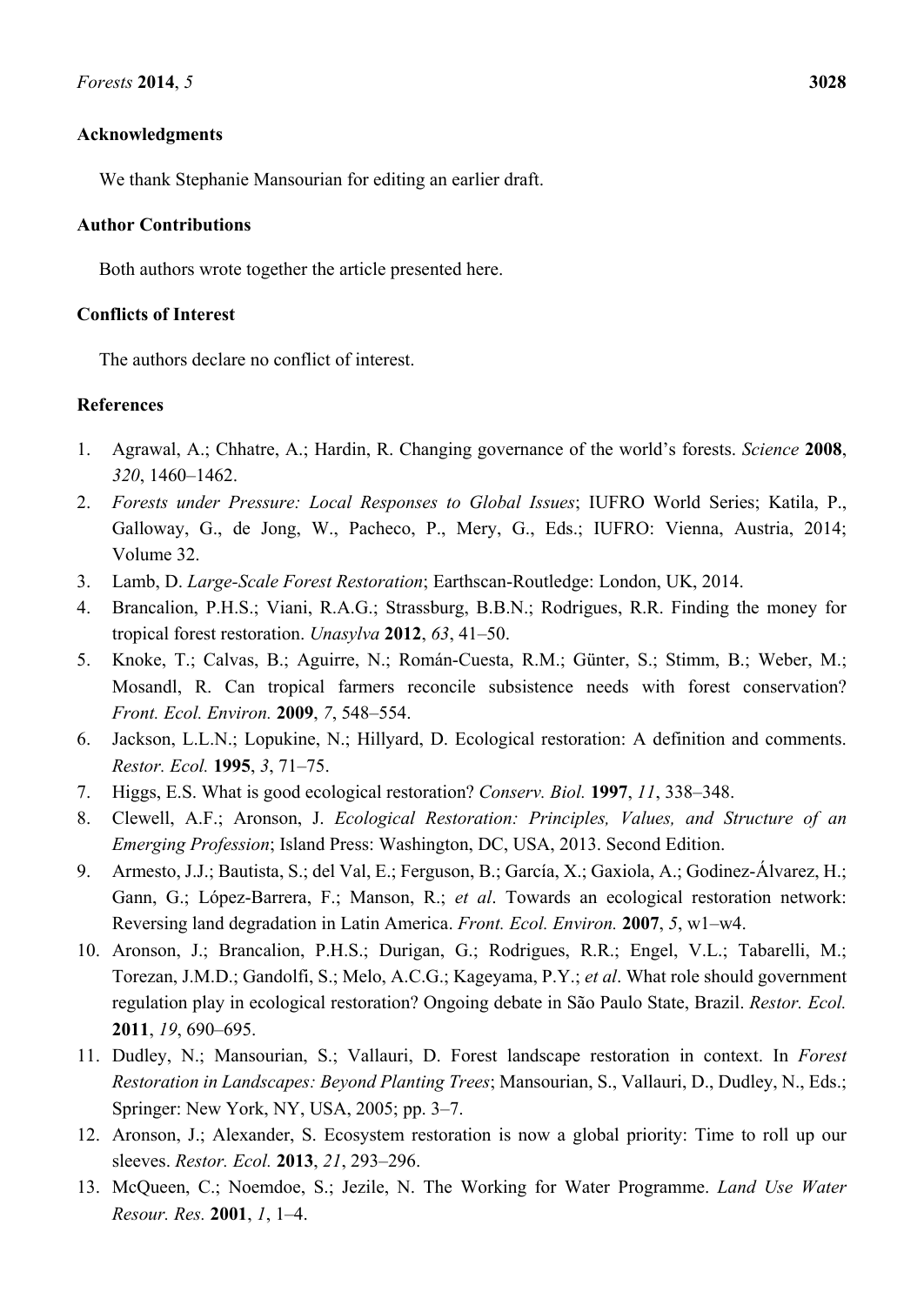- 14. Doyle, M.; Drew, C.A. *Large-Scale Ecosystem Restoration Five Case Studies from the United States*; Island Press: Washington, DC, USA, 2008.
- 15. Arriagada, R.A.; Ferraro, P.J.; Sills, E.O.; Pattanayak, S.K.; Cordero-Sancho, S. Do payments for environmental services affect forest cover? A farm-leve evaluation from Costa Rica. *Land Econ.*  **2012**, *88*, 382–399.
- 16. Calmon, M.; Brancalion, P.H.S.; Paese, A.; Aronson, J.; Castro, P.; Silva, S.C.; Rodrigues, R.R. Emerging threats and opportunities for large-scale ecological restoration in the Atlantic Forest of Brazil. *Restor. Ecol.* **2011**, *19*, 154–158.
- 17. Kozar, R.; Buck, L.E.; Barrow, E.G.; Sunderland, T.C.H.; Catacutan, D.E.; Planicka, C.; Hart, A.K.; Willemen, L. *Toward Viable Landscape Governance Systems: What Works?* EcoAgriculture Partners: Washington, DC, USA, 2014.
- 18. Lemos, M.C.; Agrawal, A. Environmental governance. *Annu. Rev. Environ. Resour.* **2006**, *31*, 297–325.
- 19. Colfer, C.J.P.; Pfund, J.L. *Collaborative Governance of Tropical Landscapes*; Earthscan: London, UK, 2011.
- 20. Pistorius, T.; Freiberg, H. From target to implementation: Perspectives for the international governance of forest landscape restoration. *Forests* **2014**, *5*, 482–497.
- 21. Pinto, S.R.; Melo, F.; Tabarelli, M.; Padovesi, A.; Mesquita, C.A.; Scaramuzza, C.A.M.; Castro, P.; Carrascosa, H.; Calmon, M.; Rodrigues, R.R.; *et al*. Governing and delivering a biome-wide restoration initiative: The case of Atlantic Forest Restoration Pact in Brazil. *Forests* **2014**, *5*, 2212–2229.
- 22. Maron, M.; Hobbs, R.J.; Moilanen, A.; Matthews, J.W.; Christie, K.; Gardner, T.A.; Keith, D.A.; Lindenmayer, D.B.; McAlpine, C.A. Faustian bargains? Restoration realities in the context of biodiversity offset policies. *Biol. Conserv.* **2012**, *155*, 141–148.
- 23. Ruiz-Jaen, M.C.; Aide, T.M. Restoration success: How is it been measured? *Restor. Ecol.* **2005**, *13*, 569–577.
- 24. Lemenih, M.; Kassa, H. Re-greening Ethiopia: History, challenges and lessons. *Forests* **2014**, *5*, 1896–1909.
- 25. Van Oosten, C.; Gunarso, P.; Koesoetjahjo, I.; Wiersum, F. Governing forest landscape restoration: Cases from Indonesia. *Forests* **2014**, *5*, 1143–1162.
- 26. Ball, A.; Gouzerh, A.; Brancalion, P.H.S. Multi-Scalar governance for restoring the Brazilian Atlantic Forest: A case study on small landholdings in protected areas of sustainable development. *Forests* **2014**, *5*, 599–619.
- 27. Mansourian, S.; Aquino, L.; Erdmann, T.K.; Pereira, F. A Comparison of governance challenges in forest restoration in Paraguay's privately-owned forests and Madagascar's co-managed state forests. *Forests* **2014**, *5*, 763–783.
- 28. Alexander, S.; Nelson, C.R.; Aronson, J.; Lamb, D.; Cliquet, A.; Erwin, K.L.; Finlayson, C.M.; de Groot, R.S.; Harris, J.A.; Higgs, E.S.; *et al*. Opportunities and challenges for ecological restoration within REDD+. *Restor. Ecol.* **2011**, *19*, 683–689.
- 29. Pirard, R.; Buren, G.; Lapeyre, R. Do PES improve the governance of forest restoration? *Forests*  **2014**, *5*, 404–424.